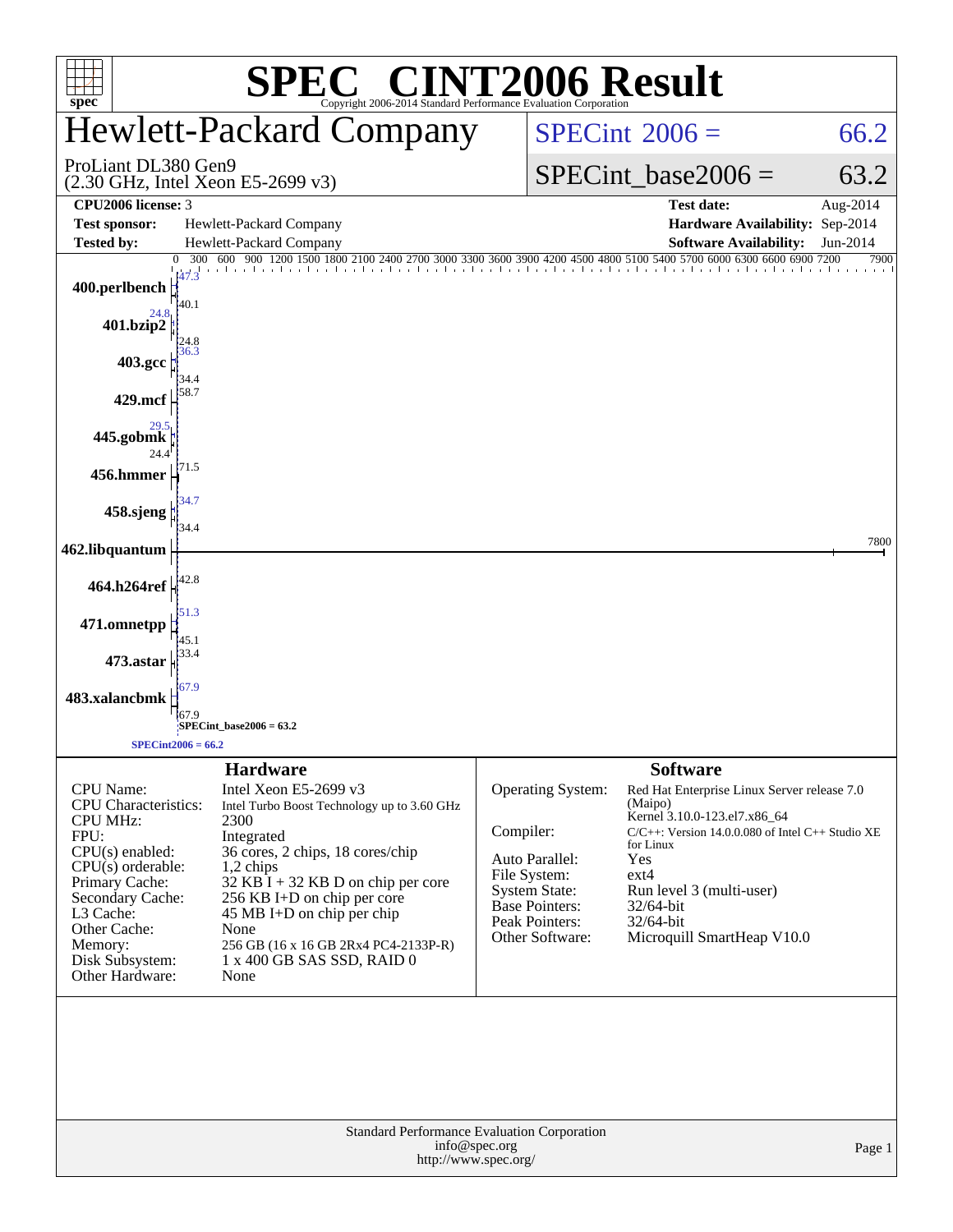

## Hewlett-Packard Company

#### ProLiant DL380 Gen9

(2.30 GHz, Intel Xeon E5-2699 v3)

 $SPECint2006 = 66.2$  $SPECint2006 = 66.2$ 

#### SPECint base2006 =  $63.2$

**[Test sponsor:](http://www.spec.org/auto/cpu2006/Docs/result-fields.html#Testsponsor)** Hewlett-Packard Company **[Hardware Availability:](http://www.spec.org/auto/cpu2006/Docs/result-fields.html#HardwareAvailability)** Sep-2014

**[CPU2006 license:](http://www.spec.org/auto/cpu2006/Docs/result-fields.html#CPU2006license)** 3 **[Test date:](http://www.spec.org/auto/cpu2006/Docs/result-fields.html#Testdate)** Aug-2014 **[Tested by:](http://www.spec.org/auto/cpu2006/Docs/result-fields.html#Testedby)** Hewlett-Packard Company **[Software Availability:](http://www.spec.org/auto/cpu2006/Docs/result-fields.html#SoftwareAvailability)** Jun-2014

#### **[Results Table](http://www.spec.org/auto/cpu2006/Docs/result-fields.html#ResultsTable)**

|                                                                                                          | <b>Base</b>    |              |                |              |                |       | <b>Peak</b>    |              |                |              |                |              |
|----------------------------------------------------------------------------------------------------------|----------------|--------------|----------------|--------------|----------------|-------|----------------|--------------|----------------|--------------|----------------|--------------|
| <b>Benchmark</b>                                                                                         | <b>Seconds</b> | <b>Ratio</b> | <b>Seconds</b> | <b>Ratio</b> | <b>Seconds</b> | Ratio | <b>Seconds</b> | <b>Ratio</b> | <b>Seconds</b> | <b>Ratio</b> | <b>Seconds</b> | <b>Ratio</b> |
| 400.perlbench                                                                                            | 243            | 40.2         | 244            | 40.1         | 244            | 40.0  | 206            | 47.3         | 206            | 47.4         | 207            | 47.3         |
| $401$ .bzip2                                                                                             | 390            | 24.8         | 390            | 24.8         | 389            | 24.8  | 388            | 24.9         | 389            | 24.8         | 389            | 24.8         |
| $403.\mathrm{gcc}$                                                                                       | 234            | 34.4         | 235            | 34.3         | 234            | 34.5  | 222            | 36.2         | 222            | 36.3         | 221            | 36.4         |
| $429$ .mcf                                                                                               | 157            | 58.0         | 155            | 58.7         | 154            | 59.1  | 157            | 58.0         | <u>155</u>     | 58.7         | 154            | 59.1         |
| $445$ .gobmk                                                                                             | 430            | 24.4         | 431            | 24.3         | 430            | 24.4  | 355            | 29.5         | 356            | 29.5         | 355            | 29.5         |
| $456.$ hmmer                                                                                             | 131            | 71.0         | 130            | 71.8         | 130            | 71.5  | 131            | 71.0         | 130            | 71.8         | 130            | 71.5         |
| $458$ .sjeng                                                                                             | 352            | 34.4         | 352            | 34.4         | 352            | 34.4  | 349            | 34.7         | 348            | 34.8         | 349            | 34.7         |
| 462.libquantum                                                                                           | 2.86           | 7250         | 2.66           | 7800         | 2.65           | 7810  | 2.86           | 7250         | 2.66           | 7800         | 2.65           | 7810         |
| 464.h264ref                                                                                              | 516            | 42.9         | 518            | 42.7         | 517            | 42.8  | 516            | 42.9         | 518            | 42.7         | 517            | 42.8         |
| 471.omnetpp                                                                                              | 139            | 45.1         | 138            | 45.4         | 139            | 44.8  | 121            | 51.5         | 122            | 51.2         | 122            | 51.3         |
| 473.astar                                                                                                | 209            | 33.6         | 213            | 33.0         | 210            | 33.4  | 209            | 33.6         | 213            | 33.0         | 210            | 33.4         |
| 483.xalancbmk                                                                                            | 102            | 68.0         | 102            | 67.7         | 102            | 67.9  | 100            | 68.8         | 102            | 67.9         | 102            | 67.4         |
| Results appear in the order in which they were run. Bold underlined text indicates a median measurement. |                |              |                |              |                |       |                |              |                |              |                |              |

#### **[Submit Notes](http://www.spec.org/auto/cpu2006/Docs/result-fields.html#SubmitNotes)**

The config file option 'submit' was used.

#### **[Operating System Notes](http://www.spec.org/auto/cpu2006/Docs/result-fields.html#OperatingSystemNotes)**

 Stack size set to unlimited using "ulimit -s unlimited" Transparent Huge Pages enabled with: echo always > /sys/kernel/mm/redhat\_transparent\_hugepage/enabled Filesystem page cache cleared with: echo 1 > /proc/sys/vm/drop\_caches

#### **[Platform Notes](http://www.spec.org/auto/cpu2006/Docs/result-fields.html#PlatformNotes)**

BIOS Configuration: Intel Hyperthreading Options set to Disabled HP Power Profile set to Custom HP Power Regulator set to HP Static High Performance Mode Minimum Processor Idle Power Package C-State set to No Package State Energy/Performance Bias set to Maximum Performance QPI Snoop Configuration set to Early Snoop Thermal Configuration set to Maximum Cooling Processor Power and Utlization Monitoring set to Disabled Memory Refresh Rate set to 1x Refresh

 Sysinfo program /cpu2006/config/sysinfo.rev6818 \$Rev: 6818 \$ \$Date:: 2012-07-17 #\$ e86d102572650a6e4d596a3cee98f191 running on localhost.localdomain Mon Aug 11 08:44:10 2014

Continued on next page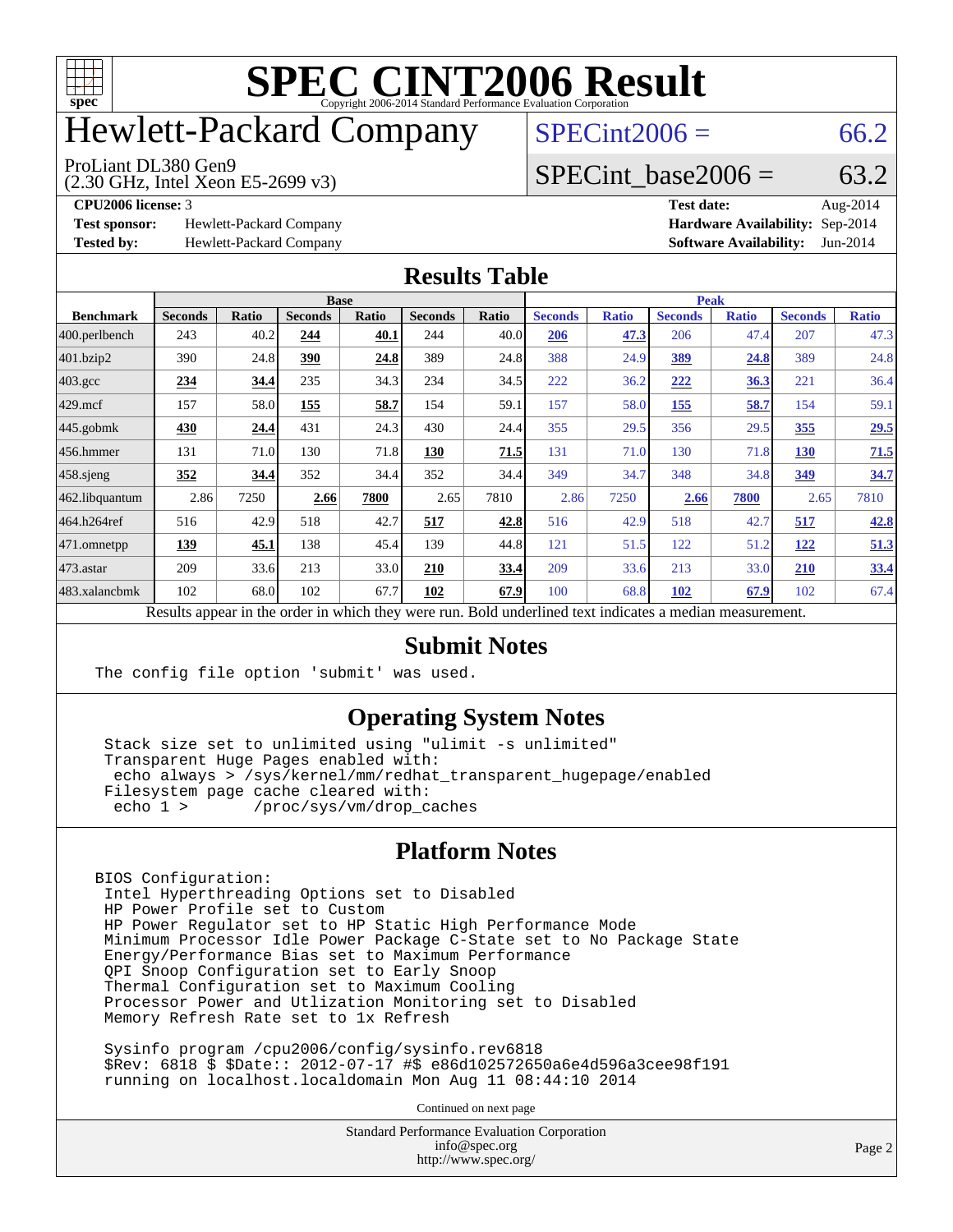

# Hewlett-Packard Company

 $SPECTnt2006 = 66.2$ 

(2.30 GHz, Intel Xeon E5-2699 v3) ProLiant DL380 Gen9

 $SPECTnt\_base2006 = 63.2$ 

**[Test sponsor:](http://www.spec.org/auto/cpu2006/Docs/result-fields.html#Testsponsor)** Hewlett-Packard Company **[Hardware Availability:](http://www.spec.org/auto/cpu2006/Docs/result-fields.html#HardwareAvailability)** Sep-2014 **[Tested by:](http://www.spec.org/auto/cpu2006/Docs/result-fields.html#Testedby)** Hewlett-Packard Company **[Software Availability:](http://www.spec.org/auto/cpu2006/Docs/result-fields.html#SoftwareAvailability)** Jun-2014

**[CPU2006 license:](http://www.spec.org/auto/cpu2006/Docs/result-fields.html#CPU2006license)** 3 **[Test date:](http://www.spec.org/auto/cpu2006/Docs/result-fields.html#Testdate)** Aug-2014

#### **[Platform Notes \(Continued\)](http://www.spec.org/auto/cpu2006/Docs/result-fields.html#PlatformNotes)**

| <b>Standard Performance Evaluation Corporation</b><br>info@spec.org<br>http://www.spec.org/                                                                                                                                                                                                                                                                                                                                                                                                                                                   | Page 3 |
|-----------------------------------------------------------------------------------------------------------------------------------------------------------------------------------------------------------------------------------------------------------------------------------------------------------------------------------------------------------------------------------------------------------------------------------------------------------------------------------------------------------------------------------------------|--------|
| Continued on next page                                                                                                                                                                                                                                                                                                                                                                                                                                                                                                                        |        |
| Additional information from dmidecode:<br>BIOS HP P89 07/11/2014<br>Memory:<br>16x HP NOT AVAILABLE 16 GB 2133 MHz 2 rank<br>8x UNKNOWN NOT AVAILABLE                                                                                                                                                                                                                                                                                                                                                                                         |        |
| SPEC is set to: /cpu2006<br>Filesystem<br>Type Size Used Avail Use% Mounted on<br>ext4 362G 9.2G 335G<br>/dev/sda3<br>$3\frac{3}{6}$ /                                                                                                                                                                                                                                                                                                                                                                                                        |        |
| run-level 3 Aug 11 08:42                                                                                                                                                                                                                                                                                                                                                                                                                                                                                                                      |        |
| uname $-a$ :<br>Linux localhost.localdomain 3.10.0-123.el7.x86_64 #1 SMP Mon May 5 11:16:57<br>EDT 2014 x86_64 x86_64 x86_64 GNU/Linux                                                                                                                                                                                                                                                                                                                                                                                                        |        |
| From /etc/*release* /etc/*version*<br>os-release:<br>NAME="Red Hat Enterprise Linux Server"<br>VERSION="7.0 (Maipo)"<br>ID="rhel"<br>ID LIKE="fedora"<br>VERSION ID="7.0"<br>PRETTY_NAME="Red Hat Enterprise Linux Server 7.0 (Maipo)"<br>ANSI COLOR="0;31"<br>$CPE\_NAME='cpe://o:redhat:enterprise\_linux:7.0:GA:server"$<br>redhat-release: Red Hat Enterprise Linux Server release 7.0 (Maipo)<br>system-release: Red Hat Enterprise Linux Server release 7.0 (Maipo)<br>system-release-cpe: cpe:/o:redhat:enterprise_linux:7.0:ga:server |        |
| From /proc/meminfo<br>MemTotal:<br>263844520 kB<br>HugePages_Total:<br>$\Omega$<br>Hugepagesize: 2048 kB                                                                                                                                                                                                                                                                                                                                                                                                                                      |        |
| cores, siblings (Caution: counting these is hw and system dependent.<br>The<br>following excerpts from /proc/cpuinfo might not be reliable. Use with<br>caution.)<br>cpu cores $: 18$<br>siblings : 18<br>physical 0: cores 0 2 3 4 8 9 10 11 16 17 18 19 20 24 25 26 27<br>physical 1: cores 0 2 3 4 8 9 10 11 16 17 18 19 20 24 25 26 27<br>cache size $: 46080$ KB                                                                                                                                                                         |        |
| From /proc/cpuinfo<br>model name: $Intel(R)$ Xeon(R) CPU E5-2699 v3 @ 2.30GHz<br>2 "physical id"s (chips)<br>36 "processors"                                                                                                                                                                                                                                                                                                                                                                                                                  |        |
| This section contains SUT (System Under Test) info as seen by<br>some common utilities. To remove or add to this section, see:<br>http://www.spec.org/cpu2006/Docs/config.html#sysinfo                                                                                                                                                                                                                                                                                                                                                        |        |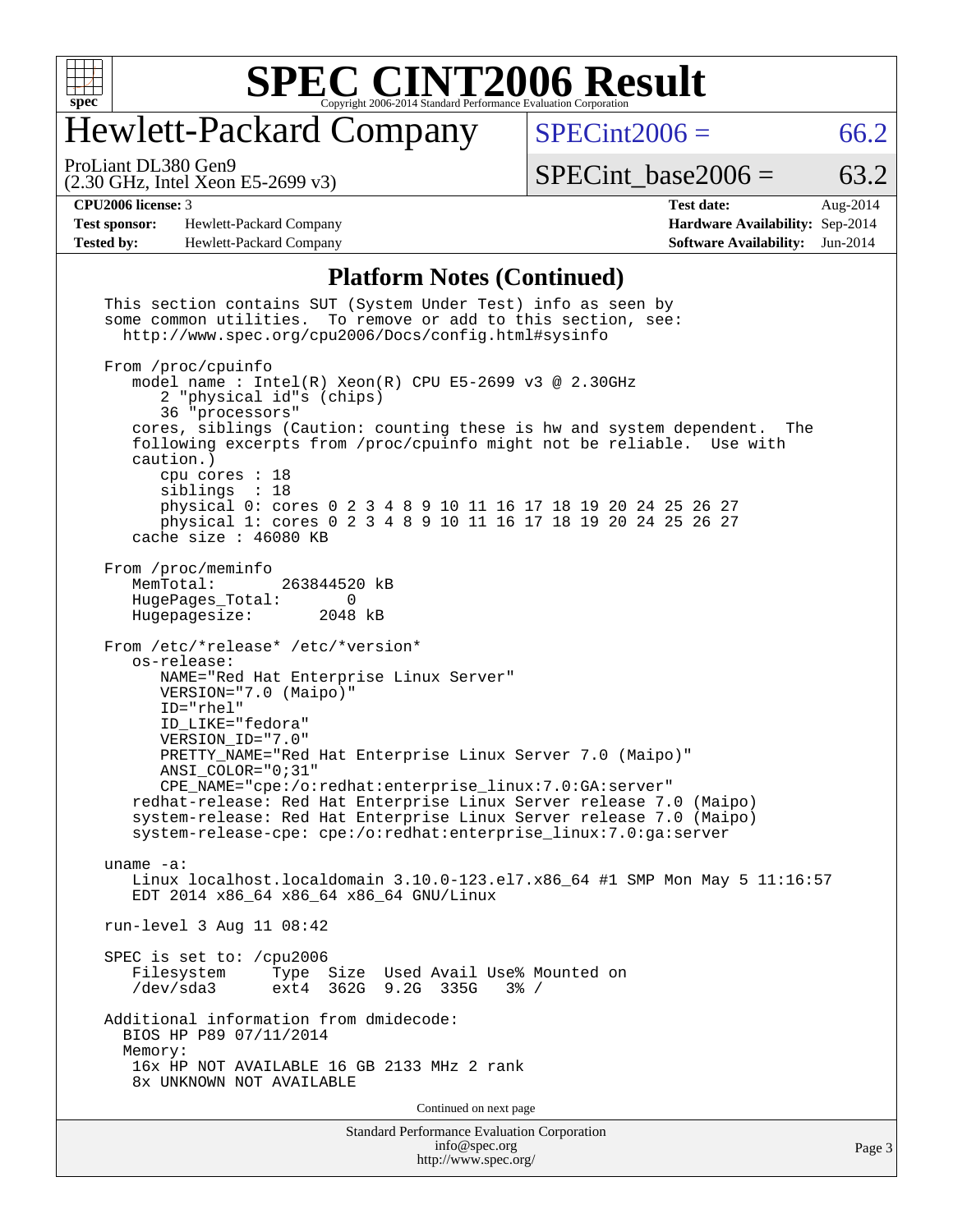

### Hewlett-Packard Company

ProLiant DL380 Gen9

 $SPECint2006 = 66.2$  $SPECint2006 = 66.2$ 

(2.30 GHz, Intel Xeon E5-2699 v3)

SPECint base2006 =  $63.2$ 

**[Test sponsor:](http://www.spec.org/auto/cpu2006/Docs/result-fields.html#Testsponsor)** Hewlett-Packard Company **[Hardware Availability:](http://www.spec.org/auto/cpu2006/Docs/result-fields.html#HardwareAvailability)** Sep-2014 **[Tested by:](http://www.spec.org/auto/cpu2006/Docs/result-fields.html#Testedby)** Hewlett-Packard Company **[Software Availability:](http://www.spec.org/auto/cpu2006/Docs/result-fields.html#SoftwareAvailability)** Jun-2014

**[CPU2006 license:](http://www.spec.org/auto/cpu2006/Docs/result-fields.html#CPU2006license)** 3 **[Test date:](http://www.spec.org/auto/cpu2006/Docs/result-fields.html#Testdate)** Aug-2014

#### **[Platform Notes \(Continued\)](http://www.spec.org/auto/cpu2006/Docs/result-fields.html#PlatformNotes)**

 (End of data from sysinfo program) Regarding the sysinfo display about the memory installed, the correct amount of memory is 256 GB and the dmidecode description should have one line reading as: 16x HP NOT AVAILABLE 16 GB 2133 MHz 2 rank

#### **[General Notes](http://www.spec.org/auto/cpu2006/Docs/result-fields.html#GeneralNotes)**

Environment variables set by runspec before the start of the run: KMP\_AFFINITY = "granularity=fine,scatter" LD\_LIBRARY\_PATH = "/cpu2006/libs/32:/cpu2006/libs/64:/cpu2006/sh" OMP\_NUM\_THREADS = "36"

 Binaries compiled on a system with 1x Core i7-860 CPU + 8GB memory using RedHat EL 6.4

#### **[Base Compiler Invocation](http://www.spec.org/auto/cpu2006/Docs/result-fields.html#BaseCompilerInvocation)**

[C benchmarks](http://www.spec.org/auto/cpu2006/Docs/result-fields.html#Cbenchmarks):  $\text{icc}$  -m64

[C++ benchmarks:](http://www.spec.org/auto/cpu2006/Docs/result-fields.html#CXXbenchmarks) [icpc -m64](http://www.spec.org/cpu2006/results/res2014q3/cpu2006-20140908-31225.flags.html#user_CXXbase_intel_icpc_64bit_fc66a5337ce925472a5c54ad6a0de310)

#### **[Base Portability Flags](http://www.spec.org/auto/cpu2006/Docs/result-fields.html#BasePortabilityFlags)**

 400.perlbench: [-DSPEC\\_CPU\\_LP64](http://www.spec.org/cpu2006/results/res2014q3/cpu2006-20140908-31225.flags.html#b400.perlbench_basePORTABILITY_DSPEC_CPU_LP64) [-DSPEC\\_CPU\\_LINUX\\_X64](http://www.spec.org/cpu2006/results/res2014q3/cpu2006-20140908-31225.flags.html#b400.perlbench_baseCPORTABILITY_DSPEC_CPU_LINUX_X64) 401.bzip2: [-DSPEC\\_CPU\\_LP64](http://www.spec.org/cpu2006/results/res2014q3/cpu2006-20140908-31225.flags.html#suite_basePORTABILITY401_bzip2_DSPEC_CPU_LP64) 403.gcc: [-DSPEC\\_CPU\\_LP64](http://www.spec.org/cpu2006/results/res2014q3/cpu2006-20140908-31225.flags.html#suite_basePORTABILITY403_gcc_DSPEC_CPU_LP64) 429.mcf: [-DSPEC\\_CPU\\_LP64](http://www.spec.org/cpu2006/results/res2014q3/cpu2006-20140908-31225.flags.html#suite_basePORTABILITY429_mcf_DSPEC_CPU_LP64) 445.gobmk: [-DSPEC\\_CPU\\_LP64](http://www.spec.org/cpu2006/results/res2014q3/cpu2006-20140908-31225.flags.html#suite_basePORTABILITY445_gobmk_DSPEC_CPU_LP64) 456.hmmer: [-DSPEC\\_CPU\\_LP64](http://www.spec.org/cpu2006/results/res2014q3/cpu2006-20140908-31225.flags.html#suite_basePORTABILITY456_hmmer_DSPEC_CPU_LP64) 458.sjeng: [-DSPEC\\_CPU\\_LP64](http://www.spec.org/cpu2006/results/res2014q3/cpu2006-20140908-31225.flags.html#suite_basePORTABILITY458_sjeng_DSPEC_CPU_LP64) 462.libquantum: [-DSPEC\\_CPU\\_LP64](http://www.spec.org/cpu2006/results/res2014q3/cpu2006-20140908-31225.flags.html#suite_basePORTABILITY462_libquantum_DSPEC_CPU_LP64) [-DSPEC\\_CPU\\_LINUX](http://www.spec.org/cpu2006/results/res2014q3/cpu2006-20140908-31225.flags.html#b462.libquantum_baseCPORTABILITY_DSPEC_CPU_LINUX) 464.h264ref: [-DSPEC\\_CPU\\_LP64](http://www.spec.org/cpu2006/results/res2014q3/cpu2006-20140908-31225.flags.html#suite_basePORTABILITY464_h264ref_DSPEC_CPU_LP64) 471.omnetpp: [-DSPEC\\_CPU\\_LP64](http://www.spec.org/cpu2006/results/res2014q3/cpu2006-20140908-31225.flags.html#suite_basePORTABILITY471_omnetpp_DSPEC_CPU_LP64) 473.astar: [-DSPEC\\_CPU\\_LP64](http://www.spec.org/cpu2006/results/res2014q3/cpu2006-20140908-31225.flags.html#suite_basePORTABILITY473_astar_DSPEC_CPU_LP64) 483.xalancbmk: [-DSPEC\\_CPU\\_LP64](http://www.spec.org/cpu2006/results/res2014q3/cpu2006-20140908-31225.flags.html#suite_basePORTABILITY483_xalancbmk_DSPEC_CPU_LP64) [-DSPEC\\_CPU\\_LINUX](http://www.spec.org/cpu2006/results/res2014q3/cpu2006-20140908-31225.flags.html#b483.xalancbmk_baseCXXPORTABILITY_DSPEC_CPU_LINUX)

### **[Base Optimization Flags](http://www.spec.org/auto/cpu2006/Docs/result-fields.html#BaseOptimizationFlags)**

[C benchmarks](http://www.spec.org/auto/cpu2006/Docs/result-fields.html#Cbenchmarks):

[-xCORE-AVX2](http://www.spec.org/cpu2006/results/res2014q3/cpu2006-20140908-31225.flags.html#user_CCbase_f-xAVX2_5f5fc0cbe2c9f62c816d3e45806c70d7) [-ipo](http://www.spec.org/cpu2006/results/res2014q3/cpu2006-20140908-31225.flags.html#user_CCbase_f-ipo) [-O3](http://www.spec.org/cpu2006/results/res2014q3/cpu2006-20140908-31225.flags.html#user_CCbase_f-O3) [-no-prec-div](http://www.spec.org/cpu2006/results/res2014q3/cpu2006-20140908-31225.flags.html#user_CCbase_f-no-prec-div) [-parallel](http://www.spec.org/cpu2006/results/res2014q3/cpu2006-20140908-31225.flags.html#user_CCbase_f-parallel) [-opt-prefetch](http://www.spec.org/cpu2006/results/res2014q3/cpu2006-20140908-31225.flags.html#user_CCbase_f-opt-prefetch) [-auto-p32](http://www.spec.org/cpu2006/results/res2014q3/cpu2006-20140908-31225.flags.html#user_CCbase_f-auto-p32)

[C++ benchmarks:](http://www.spec.org/auto/cpu2006/Docs/result-fields.html#CXXbenchmarks)

[-xCORE-AVX2](http://www.spec.org/cpu2006/results/res2014q3/cpu2006-20140908-31225.flags.html#user_CXXbase_f-xAVX2_5f5fc0cbe2c9f62c816d3e45806c70d7) [-ipo](http://www.spec.org/cpu2006/results/res2014q3/cpu2006-20140908-31225.flags.html#user_CXXbase_f-ipo) [-O3](http://www.spec.org/cpu2006/results/res2014q3/cpu2006-20140908-31225.flags.html#user_CXXbase_f-O3) [-no-prec-div](http://www.spec.org/cpu2006/results/res2014q3/cpu2006-20140908-31225.flags.html#user_CXXbase_f-no-prec-div) [-opt-prefetch](http://www.spec.org/cpu2006/results/res2014q3/cpu2006-20140908-31225.flags.html#user_CXXbase_f-opt-prefetch) [-auto-p32](http://www.spec.org/cpu2006/results/res2014q3/cpu2006-20140908-31225.flags.html#user_CXXbase_f-auto-p32) [-Wl,-z,muldefs](http://www.spec.org/cpu2006/results/res2014q3/cpu2006-20140908-31225.flags.html#user_CXXbase_link_force_multiple1_74079c344b956b9658436fd1b6dd3a8a) [-L/sh -lsmartheap64](http://www.spec.org/cpu2006/results/res2014q3/cpu2006-20140908-31225.flags.html#user_CXXbase_SmartHeap64_ed4ef857ce90951921efb0d91eb88472)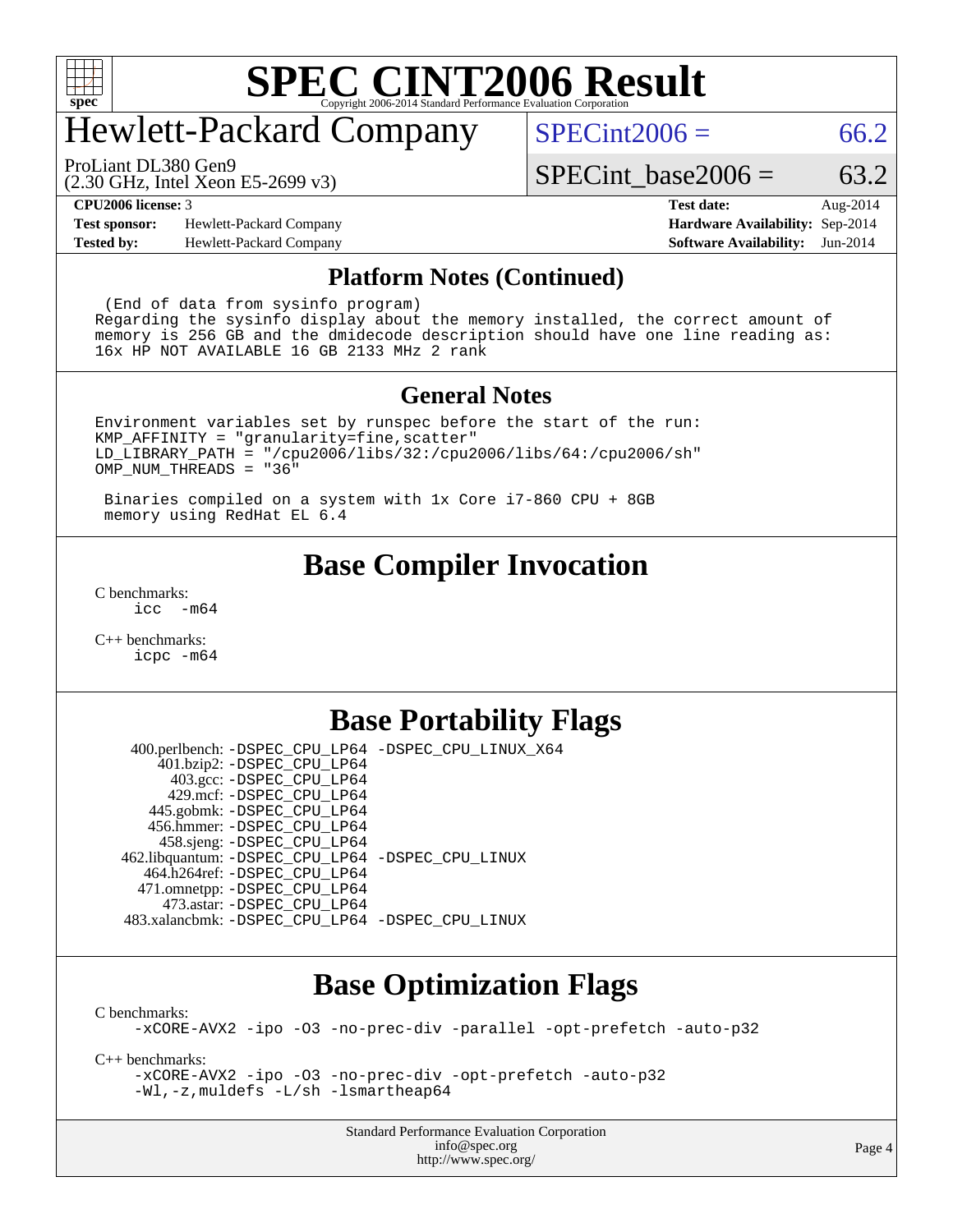

### Hewlett-Packard Company

ProLiant DL380 Gen9

 $SPECTnt2006 = 66.2$ 

(2.30 GHz, Intel Xeon E5-2699 v3)

SPECint base2006 =  $63.2$ 

**[Test sponsor:](http://www.spec.org/auto/cpu2006/Docs/result-fields.html#Testsponsor)** Hewlett-Packard Company **[Hardware Availability:](http://www.spec.org/auto/cpu2006/Docs/result-fields.html#HardwareAvailability)** Sep-2014 **[Tested by:](http://www.spec.org/auto/cpu2006/Docs/result-fields.html#Testedby)** Hewlett-Packard Company **[Software Availability:](http://www.spec.org/auto/cpu2006/Docs/result-fields.html#SoftwareAvailability)** Jun-2014

**[CPU2006 license:](http://www.spec.org/auto/cpu2006/Docs/result-fields.html#CPU2006license)** 3 **[Test date:](http://www.spec.org/auto/cpu2006/Docs/result-fields.html#Testdate)** Aug-2014

### **[Base Other Flags](http://www.spec.org/auto/cpu2006/Docs/result-fields.html#BaseOtherFlags)**

[C benchmarks](http://www.spec.org/auto/cpu2006/Docs/result-fields.html#Cbenchmarks):

403.gcc: [-Dalloca=\\_alloca](http://www.spec.org/cpu2006/results/res2014q3/cpu2006-20140908-31225.flags.html#b403.gcc_baseEXTRA_CFLAGS_Dalloca_be3056838c12de2578596ca5467af7f3)

### **[Peak Compiler Invocation](http://www.spec.org/auto/cpu2006/Docs/result-fields.html#PeakCompilerInvocation)**

[C benchmarks \(except as noted below\)](http://www.spec.org/auto/cpu2006/Docs/result-fields.html#Cbenchmarksexceptasnotedbelow):

[icc -m64](http://www.spec.org/cpu2006/results/res2014q3/cpu2006-20140908-31225.flags.html#user_CCpeak_intel_icc_64bit_f346026e86af2a669e726fe758c88044)

400.perlbench: [icc -m32](http://www.spec.org/cpu2006/results/res2014q3/cpu2006-20140908-31225.flags.html#user_peakCCLD400_perlbench_intel_icc_a6a621f8d50482236b970c6ac5f55f93)

445.gobmk: [icc -m32](http://www.spec.org/cpu2006/results/res2014q3/cpu2006-20140908-31225.flags.html#user_peakCCLD445_gobmk_intel_icc_a6a621f8d50482236b970c6ac5f55f93)

[C++ benchmarks \(except as noted below\):](http://www.spec.org/auto/cpu2006/Docs/result-fields.html#CXXbenchmarksexceptasnotedbelow) [icpc -m32](http://www.spec.org/cpu2006/results/res2014q3/cpu2006-20140908-31225.flags.html#user_CXXpeak_intel_icpc_4e5a5ef1a53fd332b3c49e69c3330699)

473.astar: [icpc -m64](http://www.spec.org/cpu2006/results/res2014q3/cpu2006-20140908-31225.flags.html#user_peakCXXLD473_astar_intel_icpc_64bit_fc66a5337ce925472a5c54ad6a0de310)

### **[Peak Portability Flags](http://www.spec.org/auto/cpu2006/Docs/result-fields.html#PeakPortabilityFlags)**

 400.perlbench: [-DSPEC\\_CPU\\_LINUX\\_IA32](http://www.spec.org/cpu2006/results/res2014q3/cpu2006-20140908-31225.flags.html#b400.perlbench_peakCPORTABILITY_DSPEC_CPU_LINUX_IA32) 401.bzip2: [-DSPEC\\_CPU\\_LP64](http://www.spec.org/cpu2006/results/res2014q3/cpu2006-20140908-31225.flags.html#suite_peakPORTABILITY401_bzip2_DSPEC_CPU_LP64) 403.gcc: [-DSPEC\\_CPU\\_LP64](http://www.spec.org/cpu2006/results/res2014q3/cpu2006-20140908-31225.flags.html#suite_peakPORTABILITY403_gcc_DSPEC_CPU_LP64) 429.mcf: [-DSPEC\\_CPU\\_LP64](http://www.spec.org/cpu2006/results/res2014q3/cpu2006-20140908-31225.flags.html#suite_peakPORTABILITY429_mcf_DSPEC_CPU_LP64) 456.hmmer: [-DSPEC\\_CPU\\_LP64](http://www.spec.org/cpu2006/results/res2014q3/cpu2006-20140908-31225.flags.html#suite_peakPORTABILITY456_hmmer_DSPEC_CPU_LP64) 458.sjeng: [-DSPEC\\_CPU\\_LP64](http://www.spec.org/cpu2006/results/res2014q3/cpu2006-20140908-31225.flags.html#suite_peakPORTABILITY458_sjeng_DSPEC_CPU_LP64) 462.libquantum: [-DSPEC\\_CPU\\_LP64](http://www.spec.org/cpu2006/results/res2014q3/cpu2006-20140908-31225.flags.html#suite_peakPORTABILITY462_libquantum_DSPEC_CPU_LP64) [-DSPEC\\_CPU\\_LINUX](http://www.spec.org/cpu2006/results/res2014q3/cpu2006-20140908-31225.flags.html#b462.libquantum_peakCPORTABILITY_DSPEC_CPU_LINUX) 464.h264ref: [-DSPEC\\_CPU\\_LP64](http://www.spec.org/cpu2006/results/res2014q3/cpu2006-20140908-31225.flags.html#suite_peakPORTABILITY464_h264ref_DSPEC_CPU_LP64) 473.astar: [-DSPEC\\_CPU\\_LP64](http://www.spec.org/cpu2006/results/res2014q3/cpu2006-20140908-31225.flags.html#suite_peakPORTABILITY473_astar_DSPEC_CPU_LP64) 483.xalancbmk: [-DSPEC\\_CPU\\_LINUX](http://www.spec.org/cpu2006/results/res2014q3/cpu2006-20140908-31225.flags.html#b483.xalancbmk_peakCXXPORTABILITY_DSPEC_CPU_LINUX)

### **[Peak Optimization Flags](http://www.spec.org/auto/cpu2006/Docs/result-fields.html#PeakOptimizationFlags)**

[C benchmarks](http://www.spec.org/auto/cpu2006/Docs/result-fields.html#Cbenchmarks):

 400.perlbench: [-xCORE-AVX2](http://www.spec.org/cpu2006/results/res2014q3/cpu2006-20140908-31225.flags.html#user_peakPASS2_CFLAGSPASS2_LDCFLAGS400_perlbench_f-xAVX2_5f5fc0cbe2c9f62c816d3e45806c70d7)(pass 2) [-prof-gen](http://www.spec.org/cpu2006/results/res2014q3/cpu2006-20140908-31225.flags.html#user_peakPASS1_CFLAGSPASS1_LDCFLAGS400_perlbench_prof_gen_e43856698f6ca7b7e442dfd80e94a8fc)(pass 1) [-ipo](http://www.spec.org/cpu2006/results/res2014q3/cpu2006-20140908-31225.flags.html#user_peakPASS2_CFLAGSPASS2_LDCFLAGS400_perlbench_f-ipo)(pass 2) [-O3](http://www.spec.org/cpu2006/results/res2014q3/cpu2006-20140908-31225.flags.html#user_peakPASS2_CFLAGSPASS2_LDCFLAGS400_perlbench_f-O3)(pass 2) [-no-prec-div](http://www.spec.org/cpu2006/results/res2014q3/cpu2006-20140908-31225.flags.html#user_peakPASS2_CFLAGSPASS2_LDCFLAGS400_perlbench_f-no-prec-div)(pass 2) [-prof-use](http://www.spec.org/cpu2006/results/res2014q3/cpu2006-20140908-31225.flags.html#user_peakPASS2_CFLAGSPASS2_LDCFLAGS400_perlbench_prof_use_bccf7792157ff70d64e32fe3e1250b55)(pass 2) [-opt-prefetch](http://www.spec.org/cpu2006/results/res2014q3/cpu2006-20140908-31225.flags.html#user_peakCOPTIMIZE400_perlbench_f-opt-prefetch) [-ansi-alias](http://www.spec.org/cpu2006/results/res2014q3/cpu2006-20140908-31225.flags.html#user_peakCOPTIMIZE400_perlbench_f-ansi-alias)

 401.bzip2: [-xCORE-AVX2](http://www.spec.org/cpu2006/results/res2014q3/cpu2006-20140908-31225.flags.html#user_peakPASS2_CFLAGSPASS2_LDCFLAGS401_bzip2_f-xAVX2_5f5fc0cbe2c9f62c816d3e45806c70d7)(pass 2) [-prof-gen](http://www.spec.org/cpu2006/results/res2014q3/cpu2006-20140908-31225.flags.html#user_peakPASS1_CFLAGSPASS1_LDCFLAGS401_bzip2_prof_gen_e43856698f6ca7b7e442dfd80e94a8fc)(pass 1) [-ipo](http://www.spec.org/cpu2006/results/res2014q3/cpu2006-20140908-31225.flags.html#user_peakPASS2_CFLAGSPASS2_LDCFLAGS401_bzip2_f-ipo)(pass 2) [-O3](http://www.spec.org/cpu2006/results/res2014q3/cpu2006-20140908-31225.flags.html#user_peakPASS2_CFLAGSPASS2_LDCFLAGS401_bzip2_f-O3)(pass 2) [-no-prec-div](http://www.spec.org/cpu2006/results/res2014q3/cpu2006-20140908-31225.flags.html#user_peakCOPTIMIZEPASS2_CFLAGSPASS2_LDCFLAGS401_bzip2_f-no-prec-div) [-prof-use](http://www.spec.org/cpu2006/results/res2014q3/cpu2006-20140908-31225.flags.html#user_peakPASS2_CFLAGSPASS2_LDCFLAGS401_bzip2_prof_use_bccf7792157ff70d64e32fe3e1250b55)(pass 2) [-auto-ilp32](http://www.spec.org/cpu2006/results/res2014q3/cpu2006-20140908-31225.flags.html#user_peakCOPTIMIZE401_bzip2_f-auto-ilp32) [-opt-prefetch](http://www.spec.org/cpu2006/results/res2014q3/cpu2006-20140908-31225.flags.html#user_peakCOPTIMIZE401_bzip2_f-opt-prefetch) [-ansi-alias](http://www.spec.org/cpu2006/results/res2014q3/cpu2006-20140908-31225.flags.html#user_peakCOPTIMIZE401_bzip2_f-ansi-alias)

Continued on next page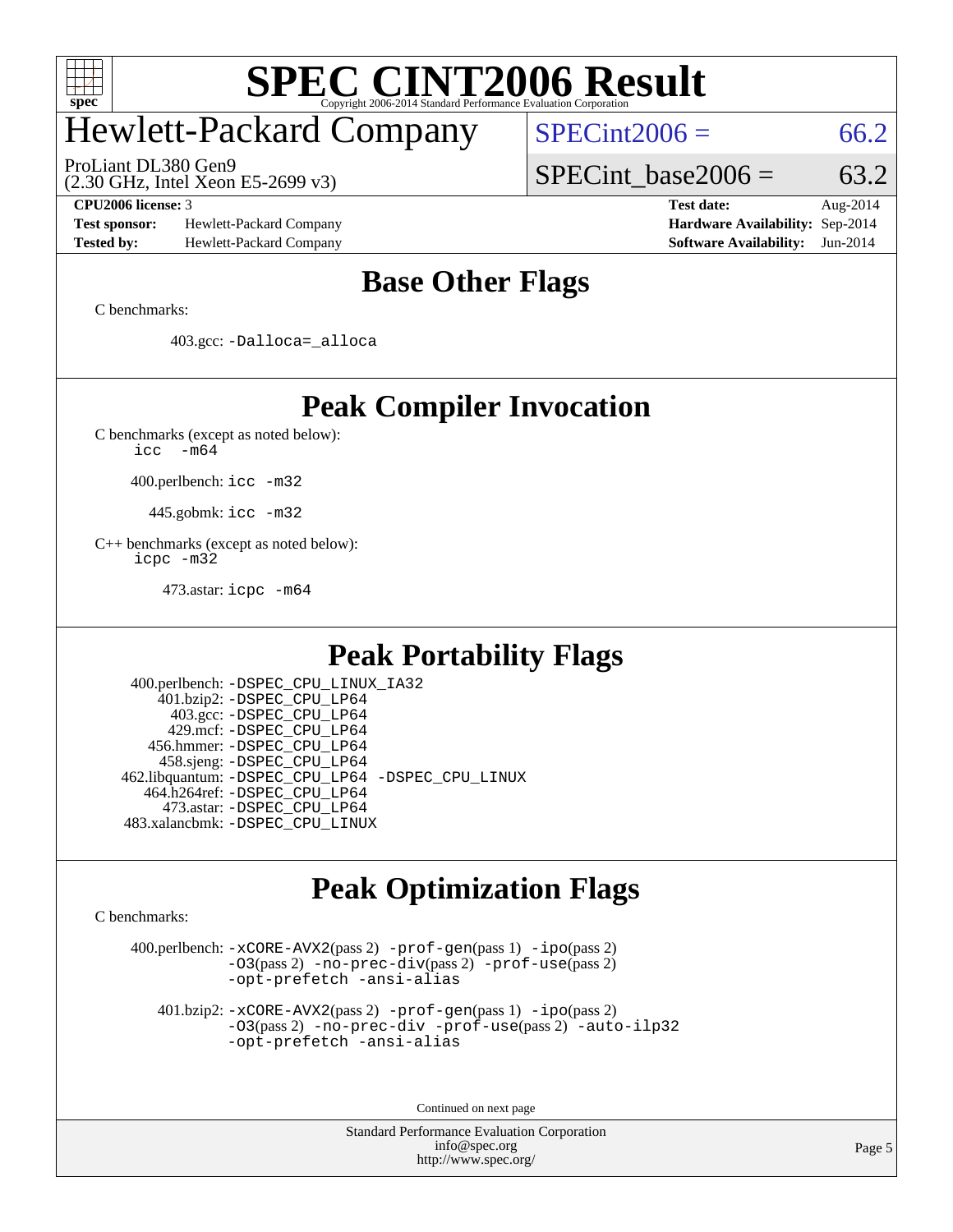

### Hewlett-Packard Company

ProLiant DL380 Gen9

 $SPECint2006 = 66.2$  $SPECint2006 = 66.2$ 

(2.30 GHz, Intel Xeon E5-2699 v3)

SPECint base2006 =  $63.2$ 

**[Test sponsor:](http://www.spec.org/auto/cpu2006/Docs/result-fields.html#Testsponsor)** Hewlett-Packard Company **[Hardware Availability:](http://www.spec.org/auto/cpu2006/Docs/result-fields.html#HardwareAvailability)** Sep-2014 **[Tested by:](http://www.spec.org/auto/cpu2006/Docs/result-fields.html#Testedby)** Hewlett-Packard Company **[Software Availability:](http://www.spec.org/auto/cpu2006/Docs/result-fields.html#SoftwareAvailability)** Jun-2014

**[CPU2006 license:](http://www.spec.org/auto/cpu2006/Docs/result-fields.html#CPU2006license)** 3 **[Test date:](http://www.spec.org/auto/cpu2006/Docs/result-fields.html#Testdate)** Aug-2014

### **[Peak Optimization Flags \(Continued\)](http://www.spec.org/auto/cpu2006/Docs/result-fields.html#PeakOptimizationFlags)**

```
 403.gcc: -xCORE-AVX2 -ipo -O3 -no-prec-div -inline-calloc
                -opt-malloc-options=3 -auto-ilp32
        429.mcf: basepeak = yes
       445.gobmk: -xCORE-AVX2(pass 2) -prof-gen(pass 1) -prof-use(pass 2)
                -ansi-alias
       456.hmmer: basepeak = yes
        458.sjeng: -xCORE-AVX2(pass 2) -prof-gen(pass 1) -ipo(pass 2)
                -O3(pass 2) -no-prec-div(pass 2) -prof-use(pass 2)
                -unroll4
    462.libquantum: basepeak = yes
     464.h264ref: basepeak = yes
C++ benchmarks: 
      471.omnetpp: -xCORE-AVX2(pass 2) -prof-gen(pass 1) -ipo(pass 2)
                -O3(pass 2) -no-prec-div(pass 2) -prof-use(pass 2)
                -opt-ra-region-strategy=block -ansi-alias
                -Wl,-z,muldefs -L/sh -lsmartheap
         473.astar: basepeak = yes
    483.xalancbmk: -xCORE-AVX2 -ipo -O3 -no-prec-div -opt-prefetch
                -ansi-alias -Wl,-z,muldefs -L/sh -lsmartheap
```
### **[Peak Other Flags](http://www.spec.org/auto/cpu2006/Docs/result-fields.html#PeakOtherFlags)**

[C benchmarks](http://www.spec.org/auto/cpu2006/Docs/result-fields.html#Cbenchmarks):

403.gcc: [-Dalloca=\\_alloca](http://www.spec.org/cpu2006/results/res2014q3/cpu2006-20140908-31225.flags.html#b403.gcc_peakEXTRA_CFLAGS_Dalloca_be3056838c12de2578596ca5467af7f3)

The flags files that were used to format this result can be browsed at <http://www.spec.org/cpu2006/flags/Intel-ic14.0-official-linux64.20140128.html> <http://www.spec.org/cpu2006/flags/HP-Platform-Flags-Intel-V1.2-HSW-revA.html>

You can also download the XML flags sources by saving the following links: <http://www.spec.org/cpu2006/flags/Intel-ic14.0-official-linux64.20140128.xml> <http://www.spec.org/cpu2006/flags/HP-Platform-Flags-Intel-V1.2-HSW-revA.xml>